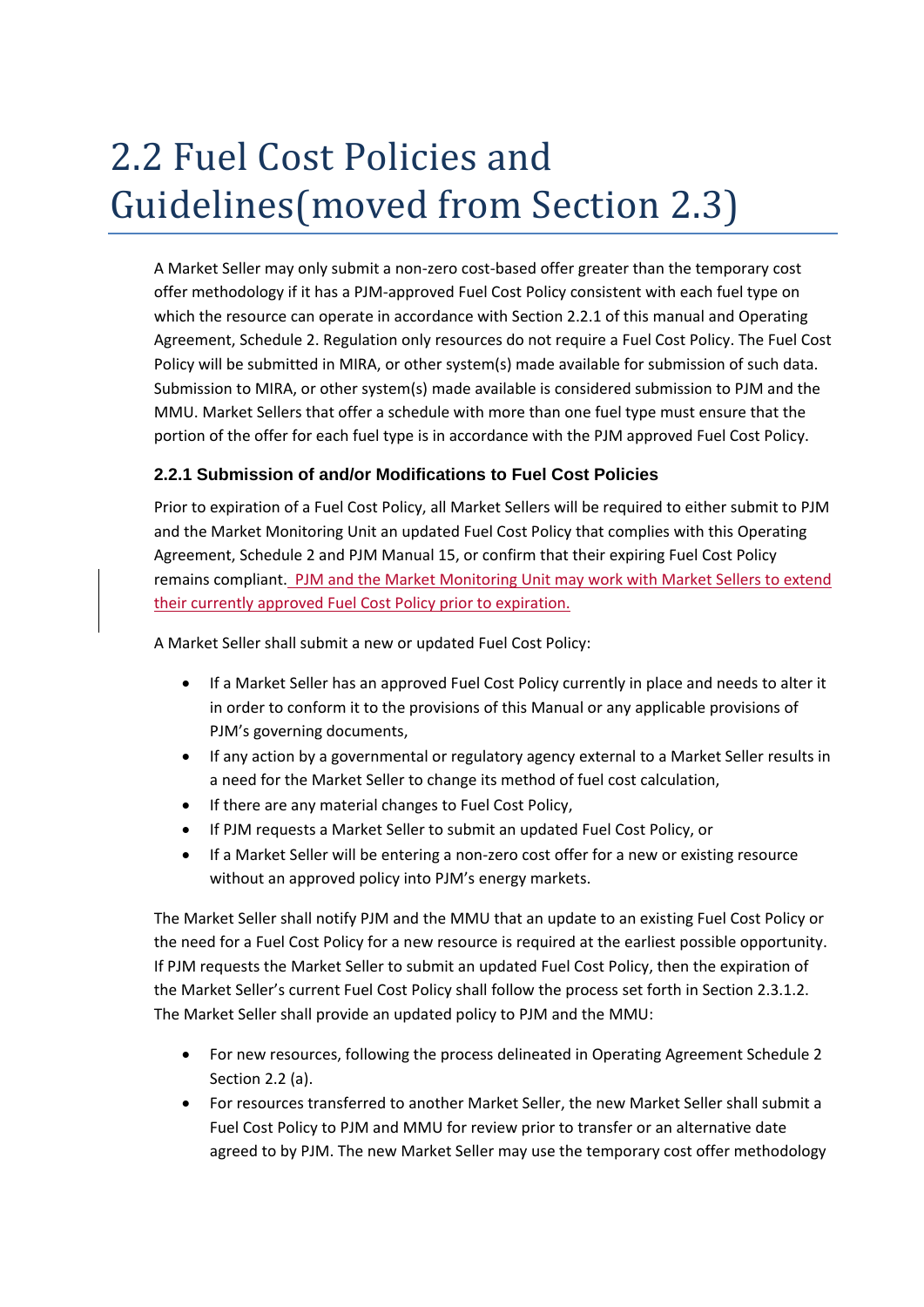described in Section 2.2.1.3 for making cost based offers, as an alternative to offering zero, while a new policy is under evaluation. Note: Changes in dispatch agent do not require submission of a new policy.

 For existing resources, the Market Seller may use the temporary cost offer methodology described in Section 2.2.1.3 for making cost-based offers, as an alternative to offering zero, while the requested update or new policy is under evaluation, in the absence of an approved Fuel Cost Policy.

## **2.2.1.1 PJM and MMU Review Timelines and Fuel Cost Policy Effective Date**

The MMU shall have an initial 10 Business Days to review a submitted Fuel Cost Policy and an additional 5 Business Days every time the Market Seller revises the Fuel Cost Policy. At any time, the Market Seller may request:

- PJM begin its review prior to the completion of the MMU review; or
- PJM delay its review until after the completion of the MMU review.

Immediately following the MMU's review, or at the Market Seller's request for PJM to review, PJM shall have 20 Business Days to review a submitted Fuel Cost Policy and an additional 5 Business Days or an agreed upon date between PJM and the Market Seller every time the Market Seller revises the Fuel Cost Policy. If PJM rejects a Market Seller's updated Fuel Cost Policy, PJM must include an explanation for why the Fuel Cost Policy was rejected in its written notification. All approved Fuel Cost Policies will have an effective date of the next operating day following approval, or a later date as indicated by PJM in its written notification to the Market Seller and MMU. The approved policy will be in effect until superseded or expired.

## **2.2.1.2 Expiration of a Fuel Cost Policy**

(a) PJM, in consultation with the Market Seller and with timely input and advice from the Market Monitoring Unit, may:

i. Update the Market Seller's Fuel Cost Policy expiration date, with at least 90 days notification to the Market Seller, due to a business rule change in the PJM governing documents.

ii. Immediately expire the Market Seller's Fuel Cost Policy with written notification to the Market Seller when a change in circumstance causes the Market Seller's fuel pricing and/or cost estimation method to be no longer consistent with the approved Fuel Cost Policy, this Operating Agreement, Schedule 2 or PJM Manual 15.

(b) If the Market Seller of a generation resource that has transferred from another Market Seller does not affirm the current approved Fuel Cost Policy on file, then such Fuel Cost Policy shall expire upon the generation resource's transfer of ownership.

(c) PJM shall notify the Market Seller and the Market Monitoring Unit in writing the updated Fuel Cost Policy expiration date and rationale for changing the expiration date.

(d) On the next business day following immediate expiration of a Fuel Cost Policy, the Market Seller may only submit a cost-based offer of zero or a cost-based offer that is consistent with the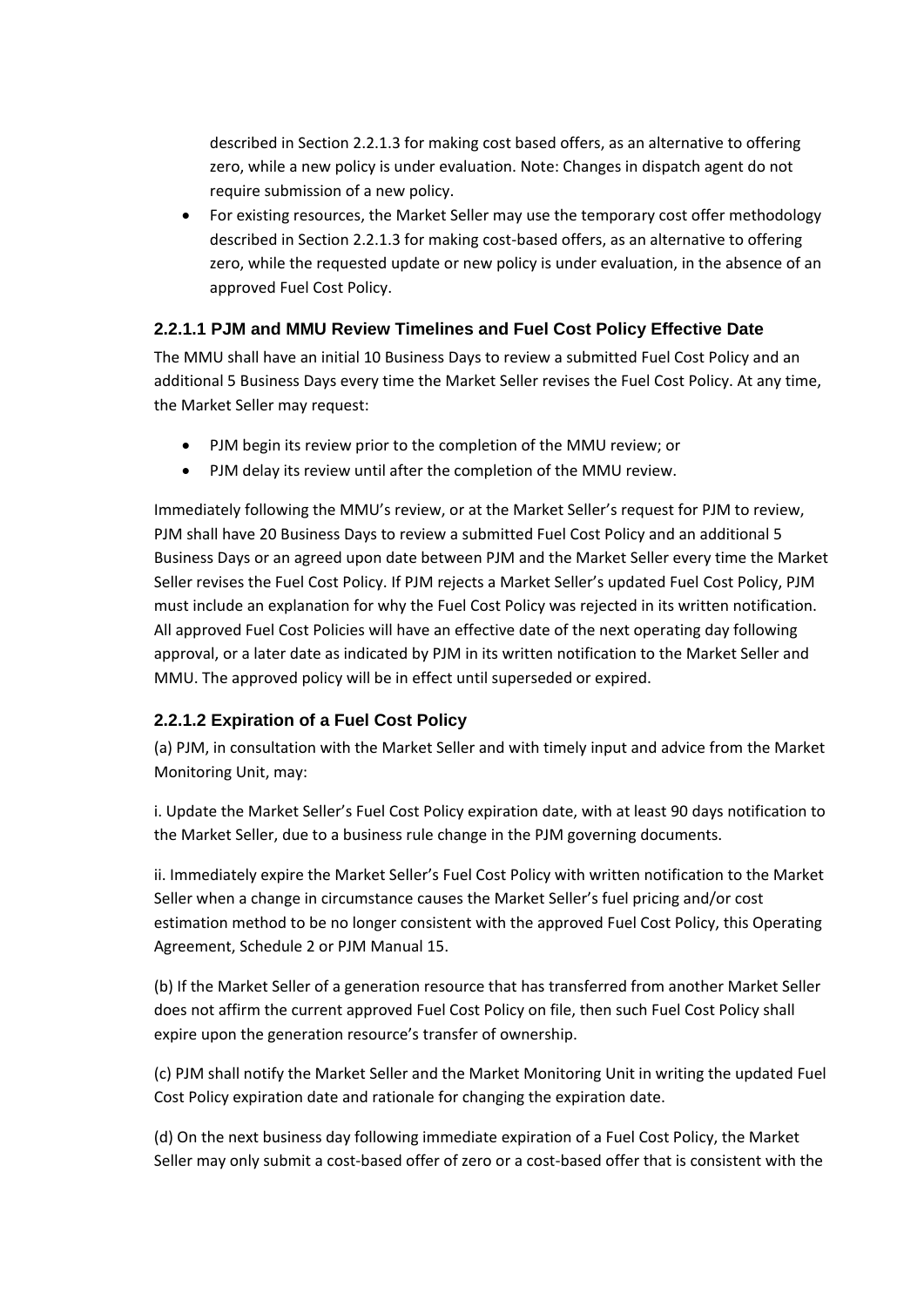temporary cost offer methodology in Section 2.2.1.3 until a new Fuel Cost Policy is approved by PJM for the relevant resource.

(e) Market Sellers who have a Fuel Cost Policy that has been immediately expired by PJM will be provided a three (3) Business Day rebuttal period, starting from the date of expiration, to submit supporting documentation to PJM demonstrating that the expired Fuel Cost Policy accurately reflects the fuel pricing and/or estimation method documented in the previously approved Fuel Cost Policy that was expired. However, if, upon review of the Market Seller's supporting documentation, PJM determines that the expired policy accurately reflects the Market Seller's actual methodology used to develop the cost-based offer that was submitted at the time of expiration and that the Market Seller has not violated its Fuel Cost Policy, then PJM will make whole the Market Seller via uplift payments for the time period for which the applicable Fuel Cost Policy had been expired and the generation resource was mitigated to its cost-based offer.

## **2.2.1.3 Temporary Cost Offer Methodology**

The temporary cost offer methodology is intended to serve as a temporary Fuel Cost Policy for Market Sellers negotiating a new policy with PJM in good faith for the following:

- Generation resources that initiate participation in the PJM Energy Market
- Generation resources transferring from one Market Seller to another
- If the Market Seller does not have an approved Fuel Cost Policy in place upon expiration of its previously approved policy

The temporary cost offer methodology shall be comprised of the index settle price at the PJM assigned commodity pricing point multiplied by heat input curves submitted by the Market Seller, in accordance with Section 2.1:

- For generation resources that opt-out of intraday offers, the last published closing index settle price shall be used for all hours of the Operating Day
- For generation resources that opt-in to intraday offers, index settle prices shall be based on the last published closing settle price for a ll hours of the Operating Day to reflect the:
	- o Last published closing settle price, if decreased, for hours ending 11 through 24 for natural gas
	- o Last published closing settle price, if decreased, for all hours of the Operating Day for all other fuel types

The commodity pricing point and index publication source shall be assigned by PJM in consultation with the Market Seller and with timely input and advice from the IMM.

## **2.2.2 Fuel Cost Calculation**

The method of calculation of fuel cost may be updated by the Market Seller no more frequently than once every 12 months, on a rolling basis, unless required to be changed per Section 2.2.1.

Each Market Seller must review and document its fuel costs in MIRA, or other system(s) made available for submission of such data, at minimum once per month (12 times per year).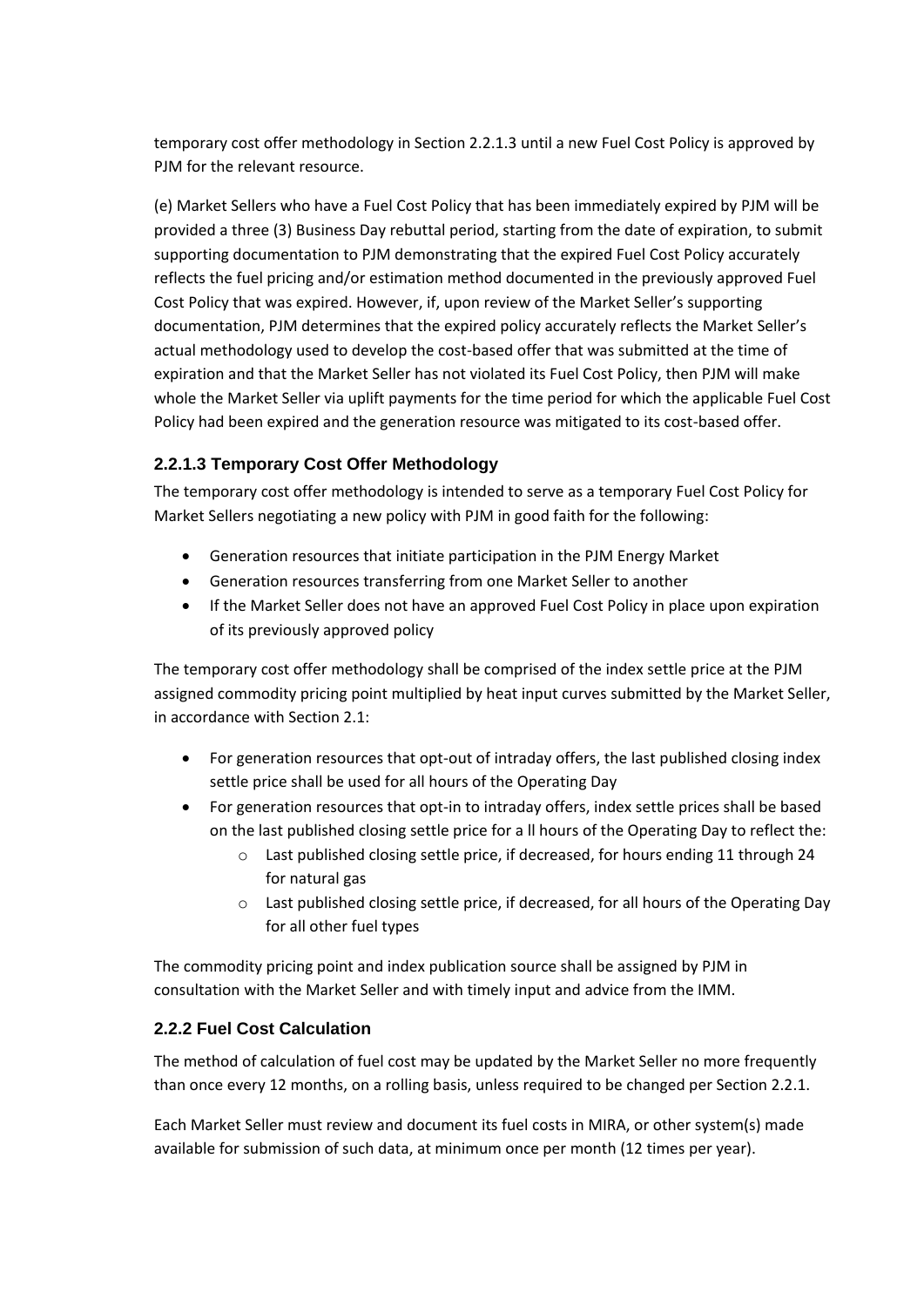Additionally, each review must occur within forty (40) days of the preceding review. The results of this review will be used to determine whether a fuel cost update and subsequent change to the Fuel Cost Policy is necessary.

The method of calculation of fuel cost in MIRA, or other system(s) made available for submission of such data, may include the use of actual fuel prices paid, e.g. the contract price paid for fuel, or the spot price for fuel. The contract price for fuel must include the locational cost of fuel for the generating unit. The source used for spot price for fuel must be publicly available, and reflect the locational cost of fuel for the generating unit, and be verifiable by PJM or the IMM after the fact. The locational cost of fuel shall include specification of any additional incremental costs of delivery for the generating unit.

Gas pipeline penalties are not permitted to be included with a Market Seller's cost-based offer. Gas pipeline penalties, as referenced herein, are charges that are incurred for taking unauthorized gas in violation of an interstate pipeline and/or LDC tariff or contract. In addition, gas balancing charges from ratable take gas cannot be included in a Market Seller's cost-based offer. However, gas pipeline storage, park and loan, or other similar tariff-based rate for gas balancing can be included in the cost-based offer once these expenses are incurred. Gas balancing due to a change in ownership cannot be included.

Each Market Seller must document a standardized method or methods for calculating fuel costs in the Day Ahead offer period. Fuel cost updates in the Rebid and Intraday periods are optional. If a Market Seller chooses to update fuel cost in the Rebid and/or Intraday they must document a standardized method or methods for those updates and -idefine objective triggers like specific time periods, Hot/Cold Weather Alerts, pipeline events or notices, or liquidity volumes for optional updates during those periods in their Fuel Cost Policy.

Each Market Seller must account for situations where applicable indices or other objective market measures are not sufficiently -liquid by documenting in the Fuel Cost Policy the alternative means actually utilized by the Market Seller to price the applicable fuel used in the determination of its cost-based offers, such as specifing alternative pricing points or documented quotes for the procurement of natural gas.

In order to Opt In to Intraday Offers, Market Seller must validate their cost offers once per day or business day at a defined time period specified in the Fuel Cost Policy during the Intraday and update their cost-based offer intraday if costs change from original input used to create the dayahead cost offer. Cost-based offers may be increased but must be decreased. Additional updates during the Intraday are optional. However, Market Sellers must define objective triggers like specific time periods, Hot/Cold Weather Alerts, pipeline events or notices, or liquidity volumes for each additional update.

Each Market Seller will be responsible for establishing its own method of calculating delivered fossil fuel cost, limited to inventoried cost, replacement cost or a combination thereof, which reflects the way fuel is purchased or scheduled for purchase.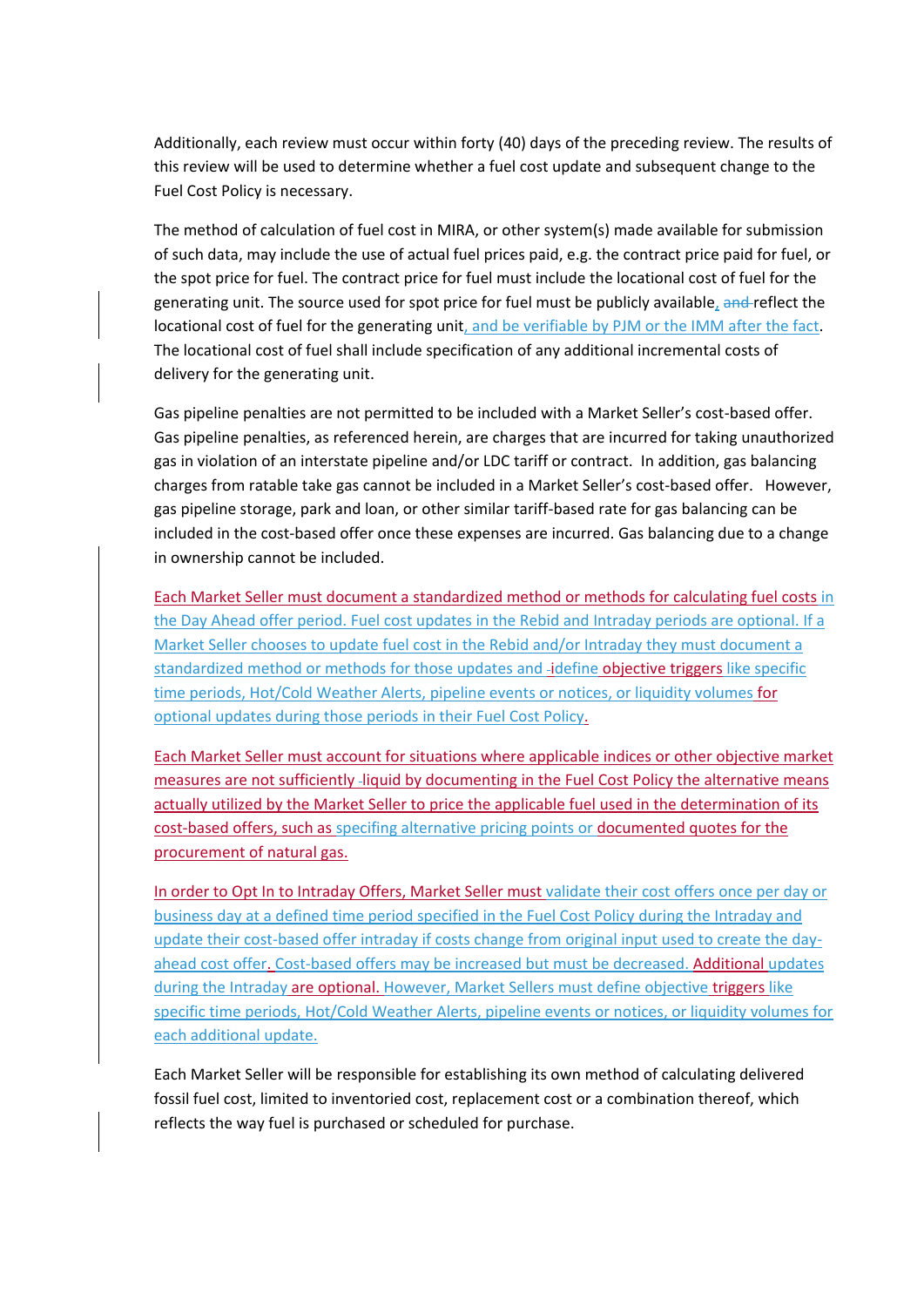The method of calculation will be consistent with the current effective Fuel Cost Policy and may only be changed by receipt of final approval pursuant to Section 2.2.1. Fossil fuel cost adjustments compensating for previous estimate inaccuracies should not be considered when determining the basic fossil cost component of Total Fuel Related Cost.

Units that co-fire more than one fuel shall weight average the cost of the fuel on a per MMBtu basis. Units that fire solid waste, bio-mass, or landfill gas shall include the cost of such fuel when calculating the average even when the cost of such fuel is negative. However, cost offers for units that fire solid waste, biomass, or landfill gas are not required to be less than zero.

## **2.2.3 Total Fuel Related Costs**

**Total Fuel Related Cost** is the sum of fuel costs, emission allowance cost, maintenance cost, and operating cost.

#### $TotalFuelRelated Costs =$

FuelCosts +  $SO_2$  AllowanceCost +  $CO_2$  AllowanceCost +  $NO_x$  AllowanceCost  $+$  Maintenance Adder  $+$  Operating Cost Adder

Escalation of previous year dollar amounts is permitted when the term of calculation exceeds twelve months. When used, escalation indexes will be the same as those developed for calculation of incremental Maintenance Adders.

### **2.2.4 Types of Fuel Costs**

**Basic Fuel Cost** – The cost of fuel calculated as stated in the Market Sellers' Fuel Cost Policy (excluding fixed lease expenses).

#### Basic Fuel Cost for each unit type will be addressed in subsequent sections.

**Incremental Energy Cost** –The incremental heat or fuel required to produce an incremental MWh at a specific unit loading level multiplied by the applicable Performance Factor, multiplied by the fuel cost plus the appropriate maintenance & operating cost.

**Total Cost** – The total theoretical heat input minus the no-load heat input at a specific unit loading level, multiplied by the applicable Performance Factor, multiplied by the fuel cost plus the appropriate maintenance & operating cost, plus the No-Load Cost.

#### **2.2.5 Emission Allowances**

Each unit that requires  $SO_2/CO_2/NO_x$  emission allowances (EAs) to operate may include in the unit's TFRC the cost (\$/MMBtu) of the EAs as determined in the Market Seller's Emissions Policy.

Each Market Seller must submit a policy that would state the method of determining the cost of SO<sub>2</sub> /CO<sub>2</sub> /NO<sub>x</sub> EAs for evaluation pursuant to the Cost Methodology and Approval Process. An example of the calculation must be included in the policy. The method of calculation may be changed only after evaluation pursuant to the Cost Methodology and Approval Process and should be updated at least annually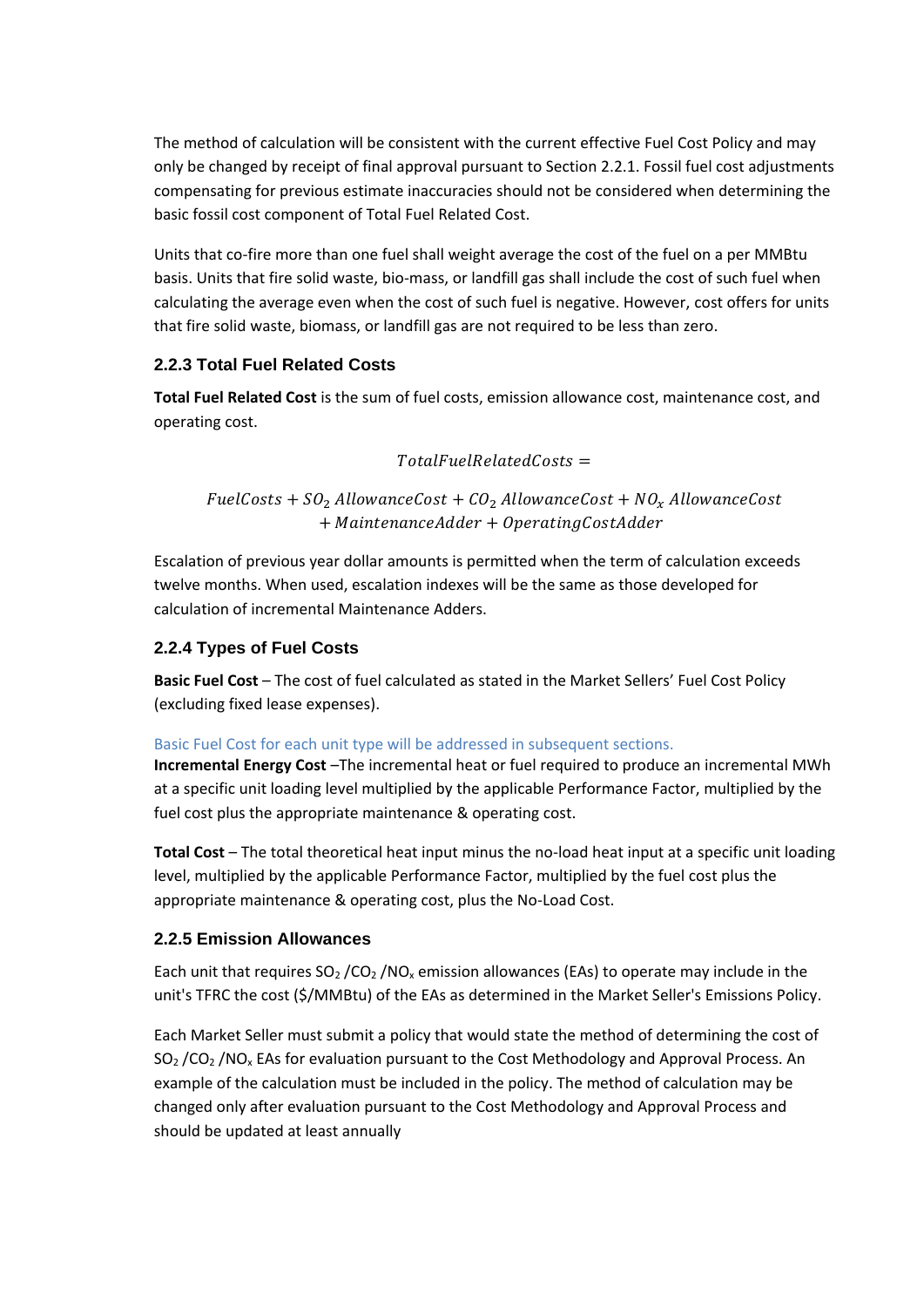The period used for determining the projected  $SO<sub>2</sub> / CO<sub>2</sub> / NO<sub>x</sub>$  discharge and the MMBtu's burned must be included in the Market Seller's policy and may be based on historical or projected data.

For units that have dual fuel firing capability, a Market Seller should use different EA factors based on the  $SO_2$  /CO<sub>2</sub> /NO<sub>x</sub> emitted for each particular fuel or fuel mix.

NOx /CO<sub>2</sub> emissions costs will be included in TFRC only during a NOx /CO<sub>2</sub> compliance period and only by affected generating units. Details of the cost calculation methodology and example calculations will be contained in each Market Seller's Emissions policy. Compliance requirements and dates may vary by geographic region.

Emissions adder calculations must be submitted to PJM and the MMU for review annually, in accordance with Operating Agreement Schedule 2 Section 3.

## **2.2.6 Leased Fuel Transportation Equipment**

**Leased Fuel Transportation Equipment Cost** –Expenses incurred using leased equipment to transport fuel to the plant gate. If expenses are fixed, they must be excluded from fuel cost determination.

When calculating the Total Fuel Related Costs, fixed charges for transportation equipment (e.g., pipelines, train cars, and barges) should be excluded. Dollars that represent lease charges are considered fixed charges if the total amount to be paid over a period is fixed regardless of the amount of fuel transported. Should the terms of the lease agreement be such that there is a fixed charge plus a charge for every unit of fuel delivered, the "charge per unit of fuel delivered" should be included in the Fuel on Board (FOB) delivered cost or in the calculation of the Operating Costs as per the documented Fuel Cost Policy.

The above guideline applies when a unit, plant, or system is served totally by leased fuel transportation equipment. When fuel is supplied by both leased and common carrier fuel transportation systems, the common carrier rate should be included in the Fuel On Board (FOB) delivered cost or included in the calculation of the Operating Costs as per the documented Fuel Cost Policy of each Market Seller. This assumes that the leased fuel transportation equipment would serve base fuel requirements, while common carrier deliveries would change, based on incremental generation changes.

## **2.2.7 Engineering Judgement in Fuel Cost Calculations**

A Market Seller may apply engineering judgement to manufacturer's data, operating data or the results of start and run tests in order to derive the components of the total fuel cost. A record of the results of these determinations shall be kept on file by each Market Seller for use as a single, consistent basis for scheduling, operating, and accounting applications. These records shall be made available to PJM or the MMU upon request.

## **2.2.8 Required Documentation for Cost Offer Development**

The Market Seller shall maintain all documentation needed to verify the development of costbased energy offers and validate offers intraday. The documentation may include, but is not